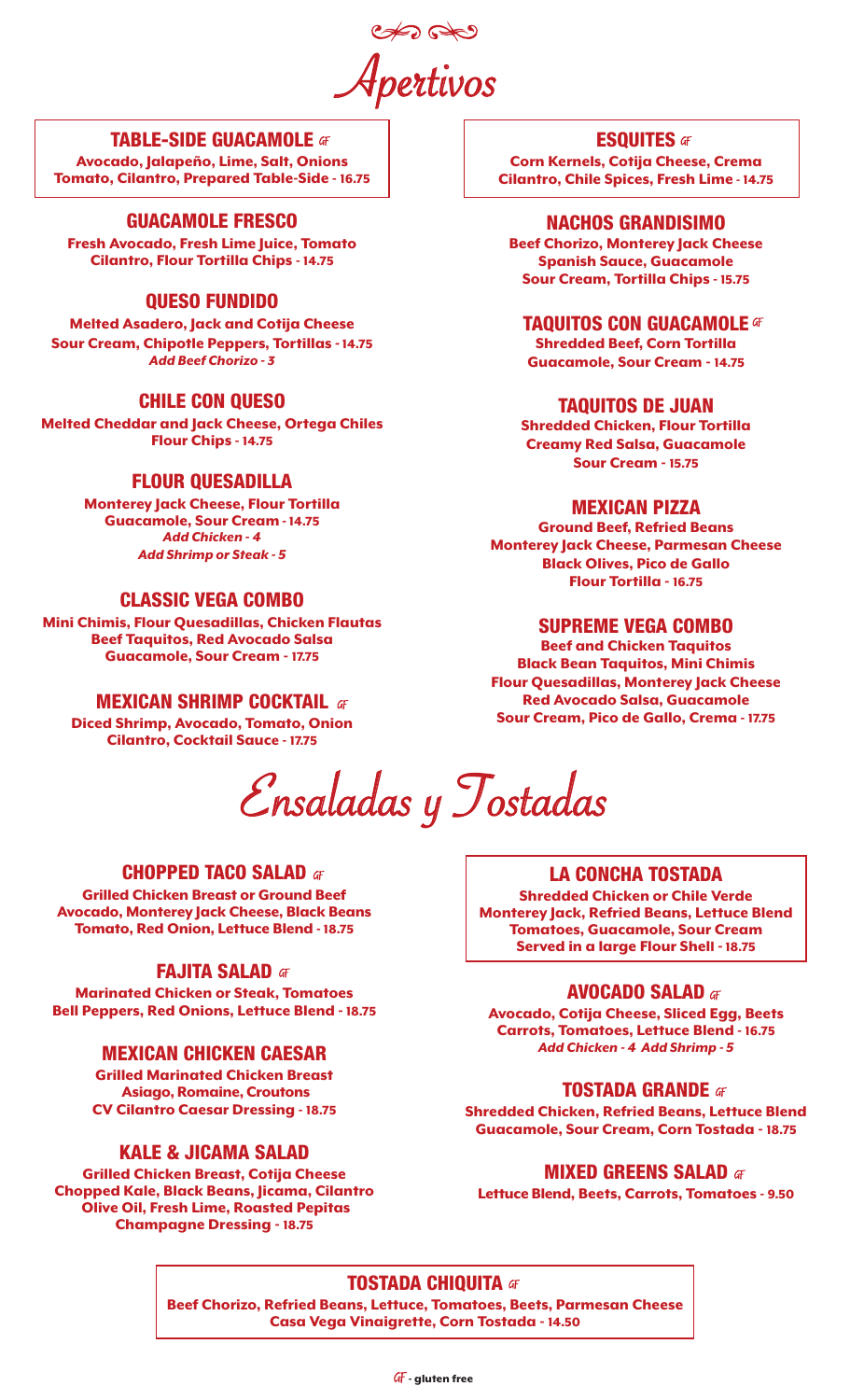

## **ALBONDIGAS GF**

Homemade Beef Meatballs, Carrots, Potatoes, Celery, Green Onion - Cup 8.50 / Bowl 10.50

## **CHILE CON QUESO** at

Jack & Cheddar Cheese, Carrots, Potatoes, Celery, Mild Green Ortega Chile - Cup 8.50 / Bowl 10.50

**TORTILLA af** 

Chicken, Avocado, Cotija Cheese, Carrots, Potatoes, Celery, Tortilla Strips - Cup 8.50 / Bowl 10.50

*\*All Soups contain Chicken Broth*



INCLUDES Spanish Rice & Refried Beans

## **TRES TACOS CHICOS 47**

Choice of: Carne Asada, Al Pastor, Grilled Chicken Avocado Salsa, Cilantro, Onions, Corn Tortillas - 22

### POLLO ASADO GF

½ All Natural Grilled Chicken, Tomatillo Salsa Guacamole, Pico de Gallo, Tortillas - 26

### POLLO EN MOLE

½ All Natural Chicken, Red Onions, Sesame Seeds Red Mole Sauce, Tortillas - 26 *\* Made with Peanut Butter*

## CHICKEN FLAUTAS RANCHERAS

Shredded Chicken, Flour Tortilla, Chile con Queso Guacamole, Sour Cream - 21

### FAJITAS **GF**

Marinated Chicken Breast or Steak Tomatoes, Bell Pepper, Onions, Tortillas Guacamole, Sour Cream - 26 Shrimp - 27

### PICADO SPECIAL GF

Diced Chicken Breast or Steak, Tomatoes, Bell Peppers Onions, Tortillas, Guacamole, Sour Cream - 29

## SOPES CON CARNE  $_{\text{GF}}$

Steak, Parmesan Cheese, Refried Beans Lettuce, Tomatoes, Salsa Roja, Pico de Gallo Cornmeal Cakes - 25

# **CARNITAS DE PUERCO 47**

Seasoned Braised Pork, Salsa Verde Guacamole, Pico De Gallo - 26

### CASA VEGA MOLCAJETE

Sliced Flank Steak, Chicken Breast, Tiger Shrimp Grilled Chile Relleno, Green Onion, Guacamole BBQ Enchilada Sauce, Sour Cream, Tortillas - 27

### **TAQUITOS RANCHEROS at**

Shredded Beef, Corn Tortillas Guacamole, Sour Cream - 21

## CARNE CHILE COLORADO

Beef, Onion, Cilantro, Red Chile Sauce, Tortillas *Chile Verde Pork also available* - 26

## CARNE ASADA CON ENCHILADA

Flank Steak, Cheese Enchilada Grilled Anaheim Chile, Guacamole, Sour Cream - 27

#### SONORA TACOS

Seasoned Ground Beef, Monterey Jack Cheese Lettuce, Tomatoes, Guacamole Sour Cream, Flour Shells - 22

## THE VEGA RIB EYE STEAK  $\pi$

Grilled All-Natural Rib Eye, Guacamole Sour Cream, Tortillas, Guacamole, Sour Cream - 27

### Add Soup or Tostada Chiquita - 6

GF - gluten free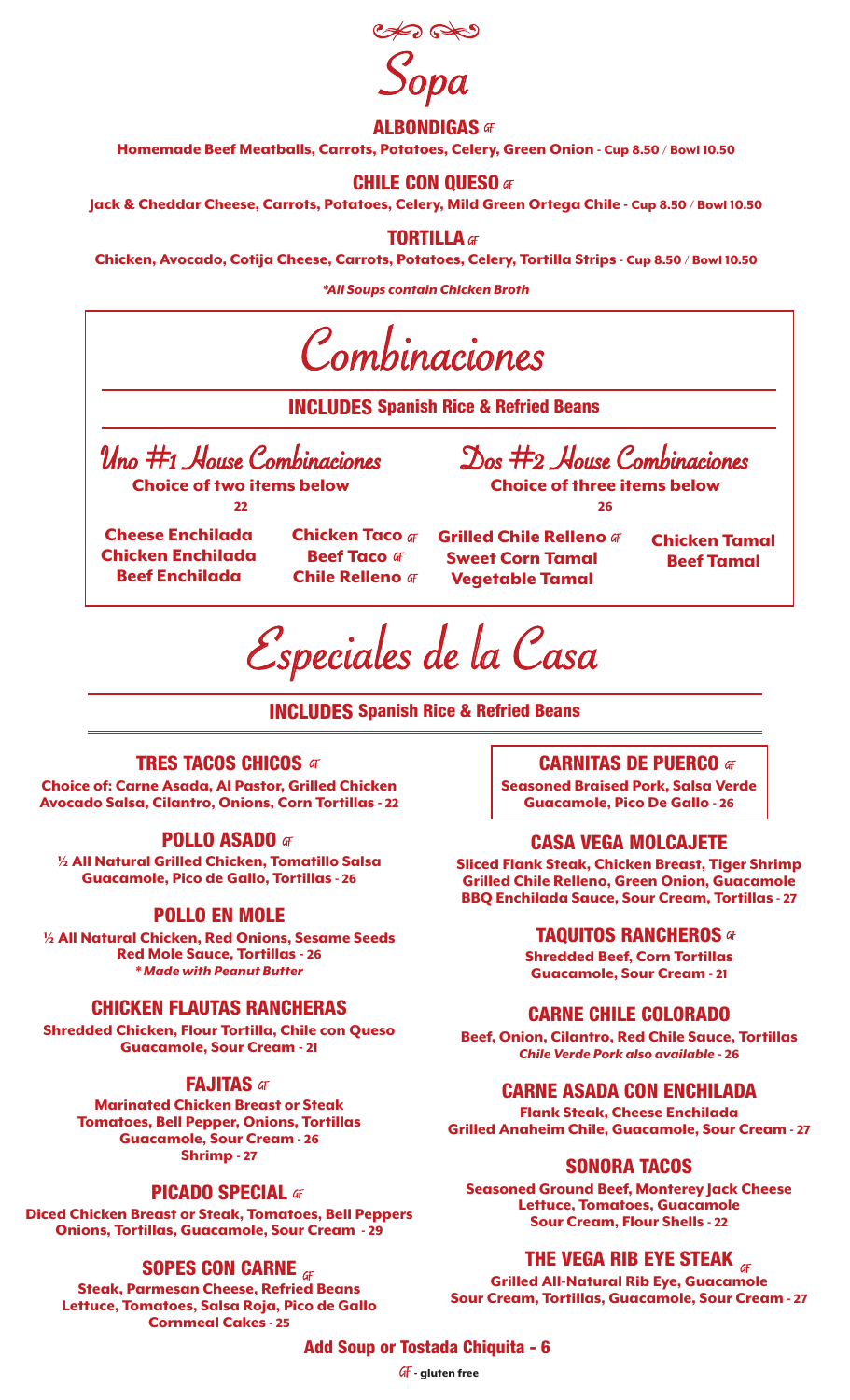Especiales del Mar

# INCLUDES Spanish Rice & Refried Beans

### **CRAB & SHRIMP TOSTADAS**  F

Crab, Shrimp, Avocado, Lettuce, Pico de Gallo Chipotle Mayo, Corn Tostadas - 26

### **LOBSTER ENCHILADAS GF**

Lemon Garlic Lobster, Monterey Jack Cheese Salsa Verde, Corn Tortillas, Guacamole, Sour Cream - 32

### CRAB & SHRIMP ENCHILADAS  $\sigma$

Crab, Shrimp, Monterey Jack Cheese, Salsa Verde Corn Tortillas, Guacamole, Sour Cream - 26

### TACOS DE PESCADO

Beer-Battered Halibut, Cabbage Creamy Guacamole Sauce, Pico de Gallo Corn Tortillas - 26

Burritos

ADD 1⁄2 Order of Refried Beans & Spanish Rice for \$6.50 - Oven Style Add 3.50

### SPECIAL "OVEN STYLE" BURRITO

Chicken or Beef, topped with Enchilada Sauce Melted Monterey Jack Cheese, Refried Beans Guacamole, Sour Cream - 18.75

## BURRITO EMPANADA

Deep Fried Burrito Carnitas, Chile Verde, Shredded Chicken or Beef Monterey Jack Cheese, Spanish Salsa Refried Beans, Guacamole, Sour Cream - 18.75

## BURRITO CHILE COLORADO

Beef, Red Chile Sauce, Refried Beans Guacamole, Sour Cream - 18.75

#### BEAN BURRITO

Refried Beans, Monterey Jack Cheese, Salsa Roja Guacamole, Sour Cream - 15.75

#### BURRITO RANCHERO

Chicken, Refried Beans, Chile Con Queso Guacamole, Sour Cream - 18.75

#### CARNITAS BURRITO

Carnitas, Monterey Jack Cheese, Refried Beans Guacamole, Sour Cream - 18.75

#### CHILE VERDE BURRITO

Slow-Simmered Pork in Tomatillo Salsa, Monterey Jack Cheese, Beans, Tomatillo Salsa, Flour Tortilla Guacamole, Sour Cream - 21

### CARNE ASADA BURRITO

Marinated Steak, Refried Beans Guacamole, Sour Cream, Pico De Gallo - 20



Many of our regular dishes can be made vegetarian by requesting soy beef or vegetarian spanish sauce. We also offer the option to request no cheese or dairy products on any menu item when ordering.

#### VEGETARIAN MEXICAN PIZZA

Soy Beef, Monterey Jack Cheese, Parmesan Black Beans, Black Olives, Pico de Gallo Crispy Flour Tortilla - 15.75

**BLACK BEAN TAQUITO PLATE GF** 

Black Beans, Cotija Cheese Shredded Lettuce, Avocado Salsa, Crema Pico de Gallo, Corn Tortilla - 14.75

### VEGETARIAN BURRITO

Monterey Jack Cheese, Black Beans, Vegetarian Spanish Rice, Bell Pepper, Mushrooms Tomato, Red Onion, Vegetarian Spanish Sauce, Guacamole, Sour Cream - 16.75

Platos Vegetarianos

DINNERS INCLUDE Mixed Green Salad, Spanish Rice & Refried Beans

## ENCHILADAS RANCHERAS

Monterey Jack Cheese, Chile Con Queso Corn Tortillas Guacamole, Sour Cream - 23

**ENCHILADAS DE ESPINACA GF** Sauteed Spinach, Monterey Jack Cheese, Salsa Verde Corn Tortillas, Guacamole, Sour Cream - 23

Add Soup or Tostada Chiquita - 6